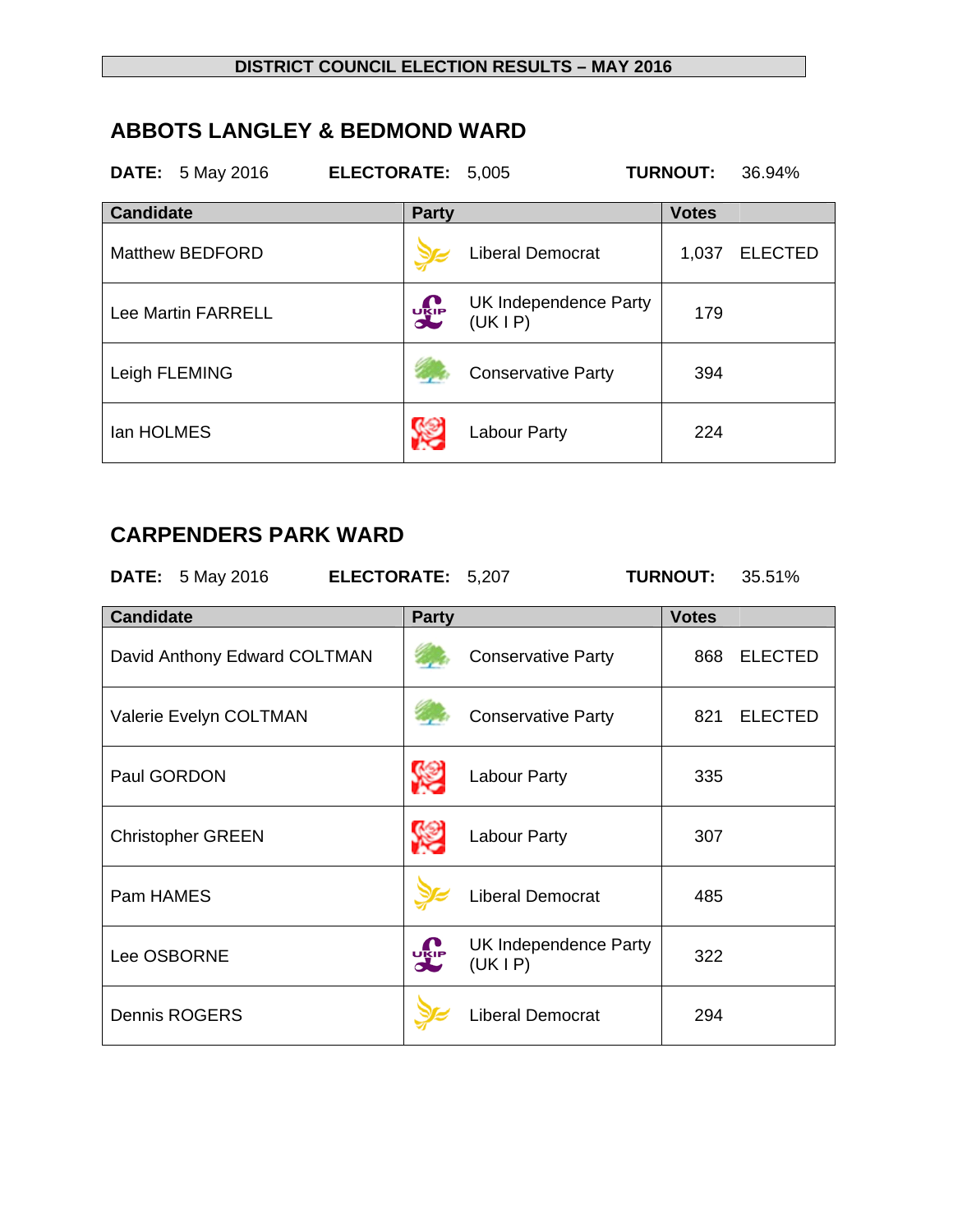## **CHORLEYWOOD NORTH & SARRATT WARD**

|                     | <b>DATE:</b> 5 May 2016 | ELECTORATE: 5,805               |                                 | <b>TURNOUT:</b> | 32.08%         |
|---------------------|-------------------------|---------------------------------|---------------------------------|-----------------|----------------|
| <b>Candidate</b>    |                         | <b>Party</b>                    |                                 | <b>Votes</b>    |                |
|                     | <b>Ashok BHARDWAJ</b>   |                                 | <b>Liberal Democrat</b>         | 239             |                |
|                     | Marilyn BUTLER          |                                 | <b>Conservative Party</b>       | 1,349           | <b>ELECTED</b> |
|                     | Maureen SEDLACEK        |                                 | Labour Party                    | 120             |                |
| <b>Andrew WELLS</b> |                         | $\mathbf{u}_{\text{SIP}}$<br>JU | UK Independence Party<br>(UKIP) | 145             |                |

# **CHORLEYWOOD SOUTH & MAPLE CROSS WARD**

| <b>DATE:</b> 5 May 2016 | <b>ELECTORATE: 5,760</b> | <b>TURNOUT: 42.01%</b> |  |
|-------------------------|--------------------------|------------------------|--|
|                         |                          |                        |  |

| <b>Candidate</b>       | <b>Party</b> |                                 | <b>Votes</b> |                |
|------------------------|--------------|---------------------------------|--------------|----------------|
| <b>Barbara DICKENS</b> |              | <b>Conservative Party</b>       | 687          |                |
| Fiona GOBLE            |              | Labour Party                    | 171          |                |
| Anne LEWIS             | <b>DIELE</b> | UK Independence Party<br>(UKIP) | 125          |                |
| Ann SHAW               |              | <b>Liberal Democrat</b>         | 1,418        | <b>ELECTED</b> |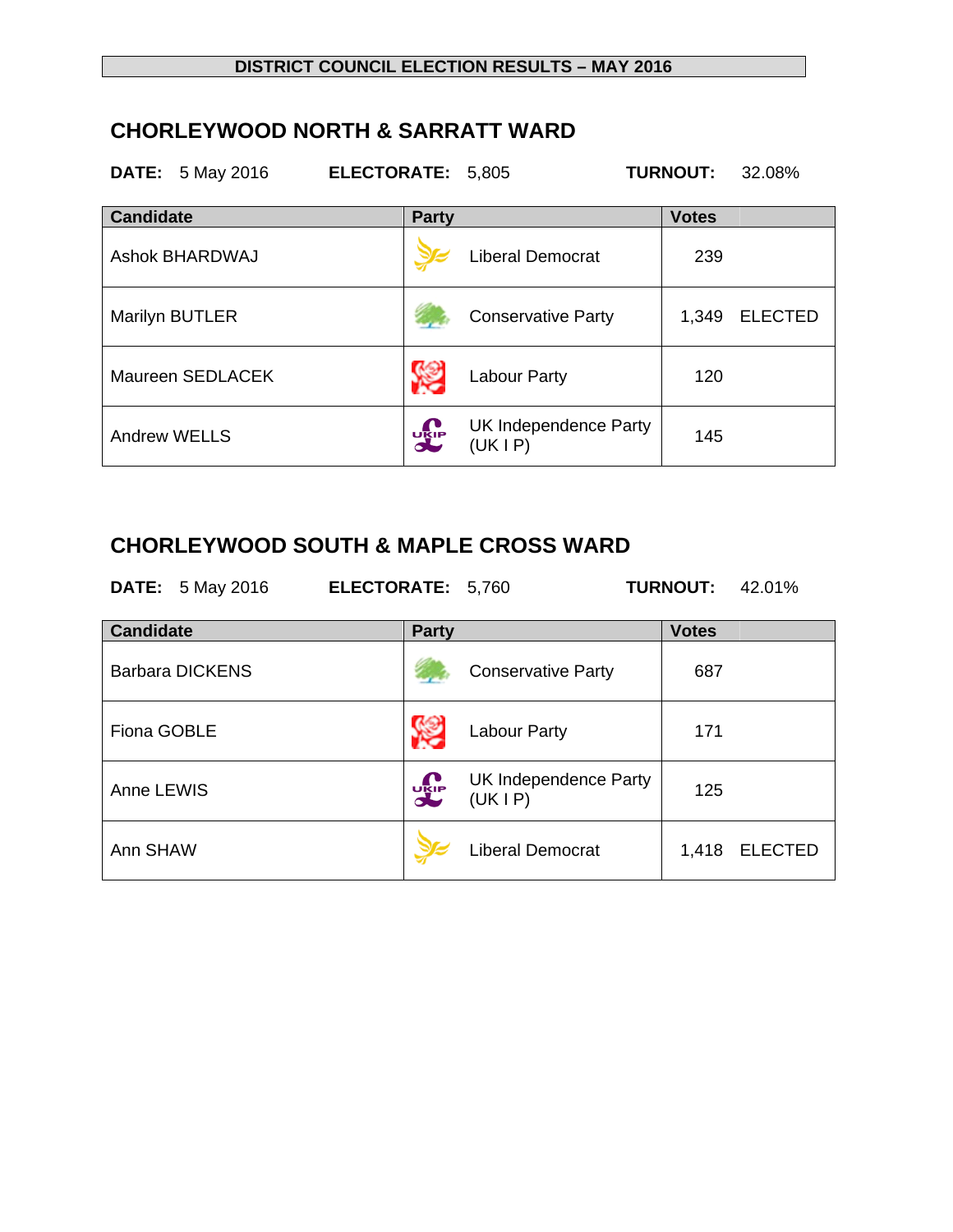#### **DISTRICT COUNCIL ELECTION RESULTS – MAY 2016**

#### **DICKINSONS WARD**

| <b>DATE:</b> 5 May 2016 | ELECTORATE: 5,149 |                           | <b>TURNOUT:</b><br>35.95% |
|-------------------------|-------------------|---------------------------|---------------------------|
| <b>Candidate</b>        | <b>Party</b>      |                           | <b>Votes</b>              |
| Peter William GETKAHN   |                   | Liberal Democrat          | 1,033<br><b>ELECTED</b>   |
| <b>Jussie KAUR</b>      |                   | <b>Conservative Party</b> | 511                       |
| Davis WYNNE-JONES       |                   | Labour Party              | 286                       |

## **DURRANTS WARD**

|                    | <b>DATE:</b> 5 May 2016 | ELECTORATE: 5,011 |                           | <b>TURNOUT:</b> | 38.77%         |
|--------------------|-------------------------|-------------------|---------------------------|-----------------|----------------|
| <b>Candidate</b>   |                         | <b>Party</b>      |                           | <b>Votes</b>    |                |
|                    | Sarah LINHART           |                   | <b>Labour Party</b>       | 182             |                |
| <b>Chris LLOYD</b> |                         |                   | <b>Liberal Democrat</b>   | 1,412           | <b>ELECTED</b> |
|                    | <b>Brian SAINSBURY</b>  |                   | <b>Conservative Party</b> | 334             |                |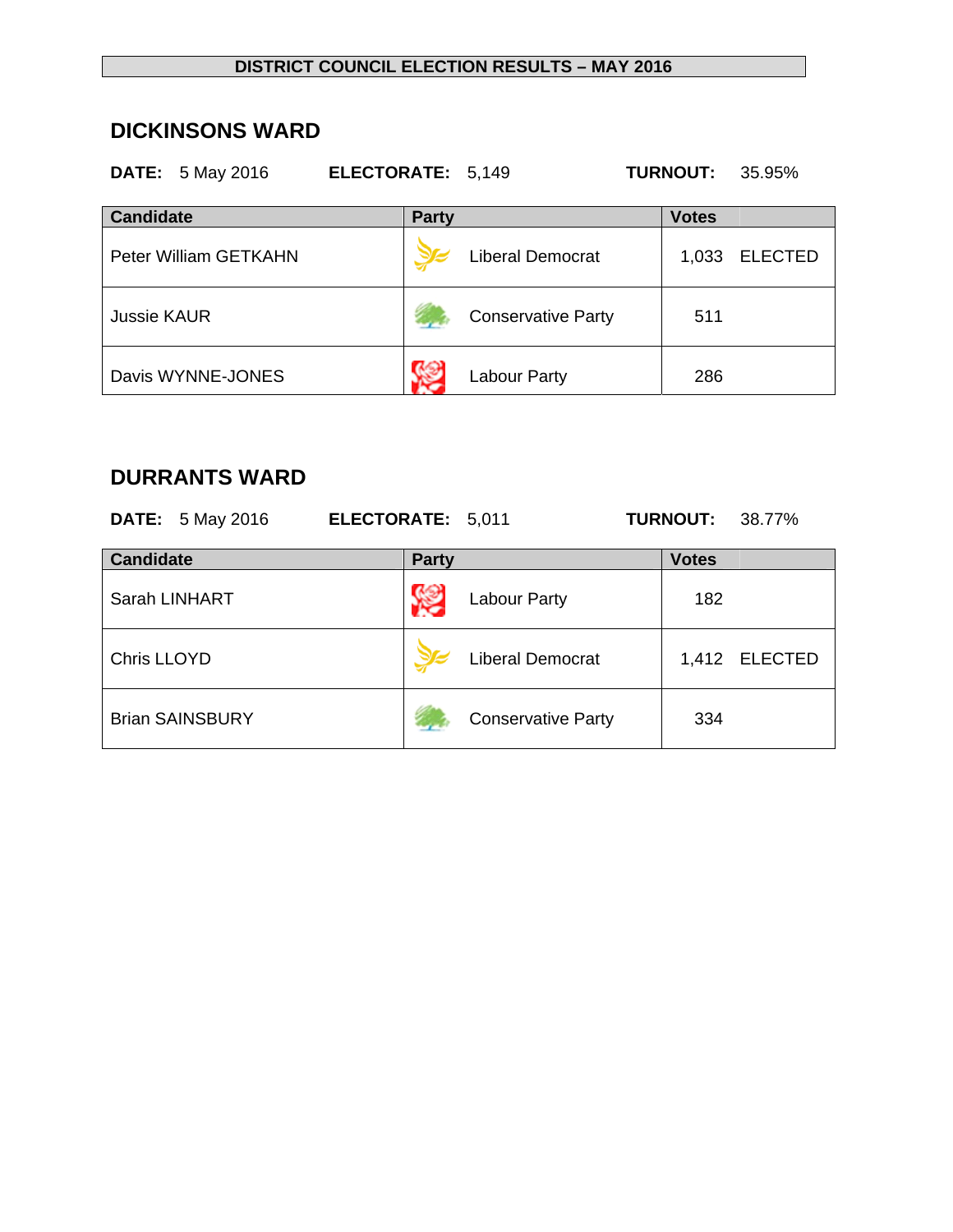### **GADE VALLEY WARD**

| <b>DATE:</b> 5 May 2016 | ELECTORATE: 4,944 |                           | <b>TURNOUT:</b><br>32.02% |
|-------------------------|-------------------|---------------------------|---------------------------|
| <b>Candidate</b>        | <b>Party</b>      |                           | <b>Votes</b>              |
| <b>Joy MANN</b>         |                   | <b>Liberal Democrat</b>   | <b>ELECTED</b><br>971     |
| <b>Bruce PROCHNIK</b>   |                   | <b>Labour Party</b>       | 204                       |
| Dee WARD                |                   | <b>Conservative Party</b> | 399                       |

#### **LEAVESDEN WARD**

**DATE:** 5 May 2016 **ELECTORATE:** 5,293 **TURNOUT:** 30.93%

| <b>Candidate</b>        | <b>Party</b> |                                                       | <b>Votes</b> |                |
|-------------------------|--------------|-------------------------------------------------------|--------------|----------------|
| David BENNETT           | <b>DELP</b>  | UK Independence Party<br>(UKIP)                       | 187          |                |
| Joanne Victoria COX     |              | Labour Party                                          | 233          |                |
| Stephen GILES-MEDHURST  |              | <b>Liberal Democrat</b>                               | 885          | <b>ELECTED</b> |
| <b>Richard SHATTOCK</b> | TUSC<br>CUTS | <b>Trade Unionists and</b><br>Socialists Against Cuts | 19           |                |
| <b>Hitesh TAILOR</b>    |              | <b>Conservative Party</b>                             | 309          |                |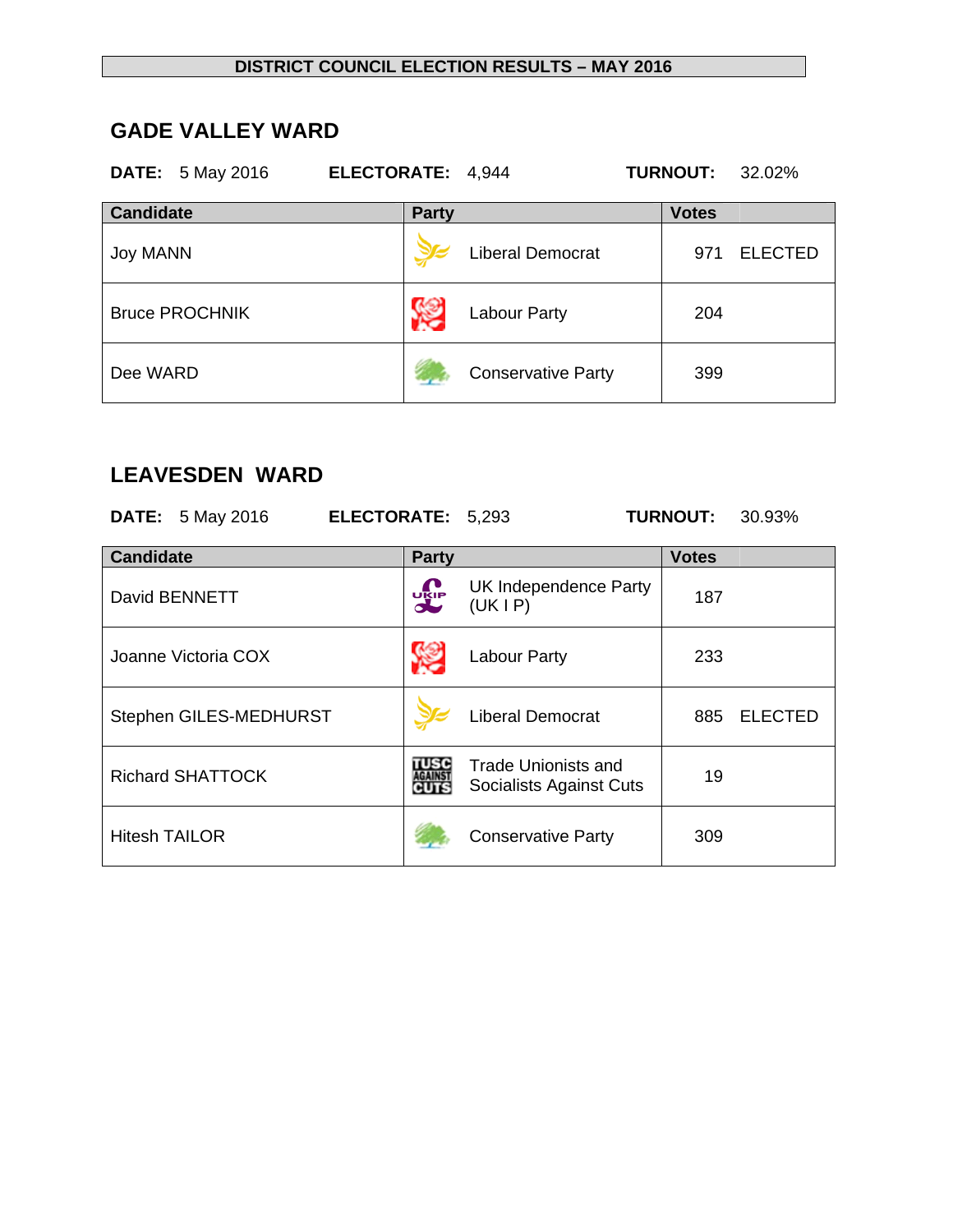#### **DISTRICT COUNCIL ELECTION RESULTS – MAY 2016**

### **MOOR PARK & EASTBURY WARD**

**DATE:** 5 May 2016 **ELECTORATE:** 4,552 **TURNOUT:** 34.67%

| <b>Candidate</b>                                   | <b>Party</b>         |                                   | <b>Votes</b> |                |
|----------------------------------------------------|----------------------|-----------------------------------|--------------|----------------|
| Jeremy Edmund Campion ASQUITH                      |                      | Liberal Democrat                  | 168          |                |
| Pamela KING                                        |                      | Labour Party                      | 141          |                |
| <b>Debbie MORRIS</b>                               |                      | <b>Conservative Party</b>         | 1,186        | <b>ELECTED</b> |
| <b>Yvonne STERLING</b><br>(known as Cameron FINCH) | $\frac{1}{\sqrt{K}}$ | UK Independence Party<br>(UK I P) | 67           |                |

# **OXHEY HALL & HAYLING WARD**

|                  | <b>DATE:</b> 5 May 2016 | ELECTORATE: 5,105 |              |                                 | <b>TURNOUT:</b> | - 38.14%       |
|------------------|-------------------------|-------------------|--------------|---------------------------------|-----------------|----------------|
| <b>Candidate</b> |                         |                   | <b>Party</b> |                                 | <b>Votes</b>    |                |
| John KYLES       |                         |                   |              | <b>Conservative Party</b>       | 496             |                |
|                  | <b>Brendan O'BRIEN</b>  |                   |              | Labour Party                    | 339             |                |
|                  | <b>Andrew SCARTH</b>    |                   |              | <b>Liberal Democrat</b>         | 926             | <b>ELECTED</b> |
|                  | James STACEY            |                   | <b>UKIP</b>  | UK Independence Party<br>(UKIP) | 178             |                |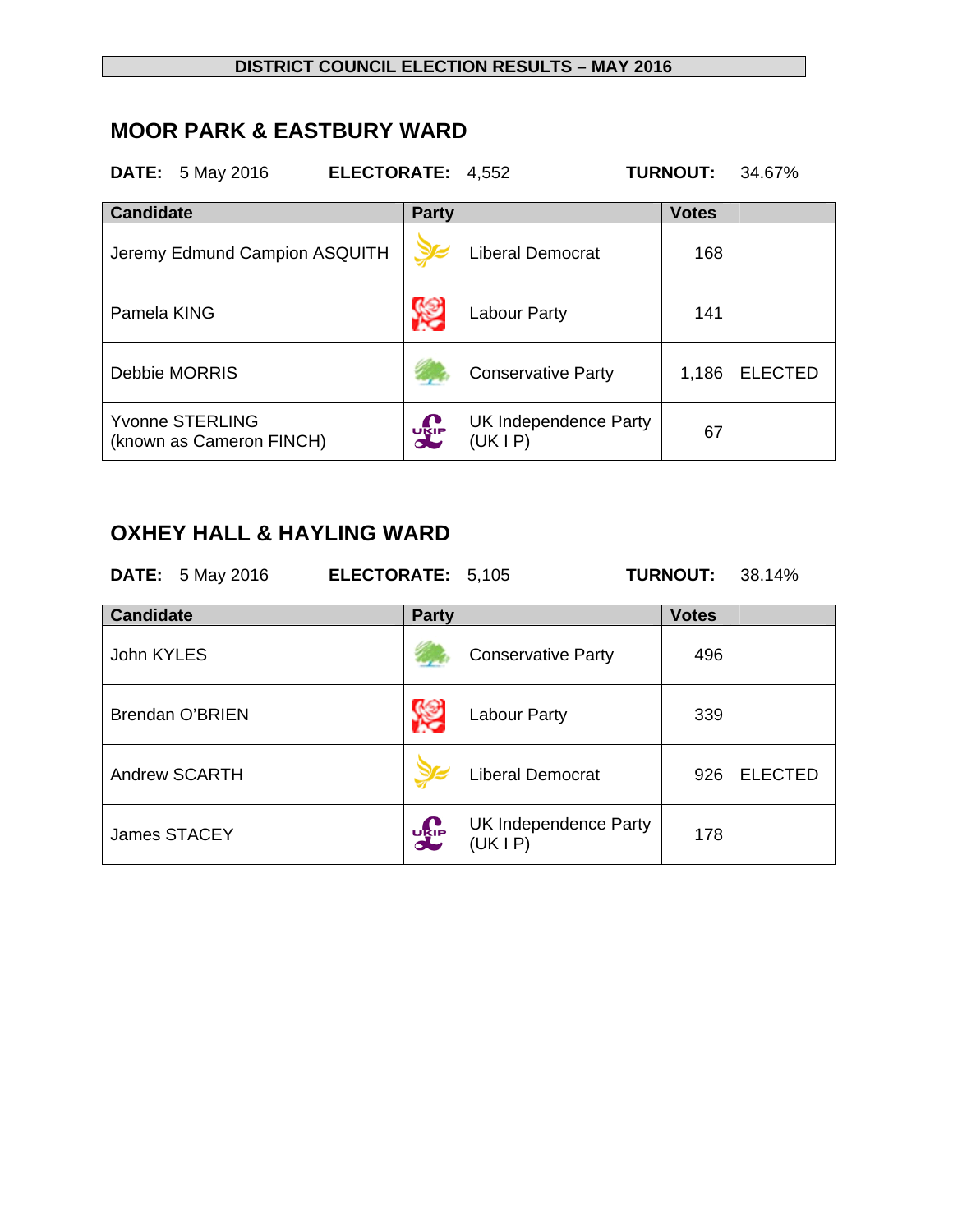### **PENN & MILL END WARD**

| <b>DATE:</b> 5 May 2016 | ELECTORATE: 5,117 |                                   | <b>TURNOUT:</b><br>32.93% |
|-------------------------|-------------------|-----------------------------------|---------------------------|
| <b>Candidate</b>        | <b>Party</b>      |                                   | <b>Votes</b>              |
| Sarah GREEN             | <b>UKIP</b>       | UK Independence Party<br>(UK I P) | 214                       |
| James MCEWAN            |                   | Labour Party                      | 168                       |
| David RAW               |                   | <b>Conservative Party</b>         | 527                       |
| Roger SEABOURNE         |                   | <b>Liberal Democrat</b>           | <b>ELECTED</b><br>770     |

## **RICKMANSWORTH TOWN WARD**

|                                  | <b>DATE:</b> 5 May 2016 | ELECTORATE: 5,484 |             |                                   | <b>TURNOUT:</b> | 35.38%         |
|----------------------------------|-------------------------|-------------------|-------------|-----------------------------------|-----------------|----------------|
| <b>Candidate</b><br><b>Party</b> |                         |                   |             |                                   | <b>Votes</b>    |                |
| <b>Graham DALE</b>               |                         |                   |             | Labour Party                      | 286             |                |
| Pat HOWELL                       |                         |                   |             | <b>Liberal Democrat</b>           | 489             |                |
|                                  | <b>Francis JOHNSON</b>  |                   | <b>UKIP</b> | UK Independence Party<br>(UK I P) | 146             |                |
|                                  | David SANSOM            |                   |             | <b>Conservative Party</b>         | 1,031           | <b>ELECTED</b> |